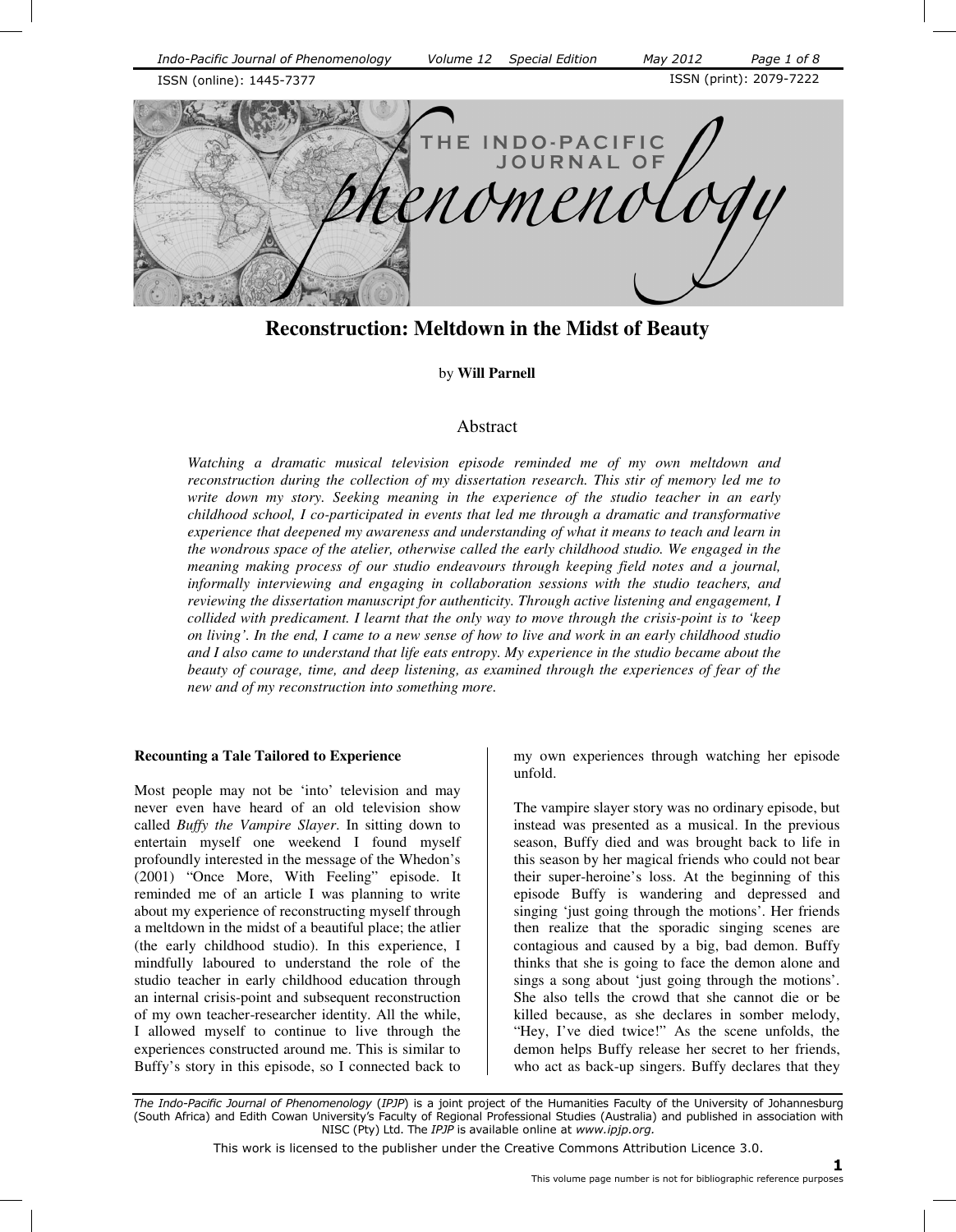pulled her out of heaven, where she was in bliss. She now feels that she does not care or carry with her the spark of desire to go on living. She therefore takes the demon's challenge and tries to save her sister, who is held hostage by the demon and waiting to go with him to hell as his demon-bride.

Buffy then challenges the demon and announces that if she can kill or beat him he must let her sister go. She begins to sing and dance, more feverously and starts to burn from the inside. She looks over at her friends and tells them they yanked her out of heaven. She sings: "I think I was in heaven. There was no fear. There was no doubt, until I was pulled out…of heaven! So give me something to sing about". Her friends are horrified by what they had done. Buffy seems more and more determined to kill herself because she feels that she has nothing to live for.

Just as her dancing body begins to smoke and almost burn, Buffy's secret lover and bad-boy-vampire-witha-soul jumps in and stops her dancing. He poignantly sings to her, "Life's not a song. Life isn't bliss. Life is just this: It's living. You'll get along; the pain that you feel you only can heal by living. You have to go on living." Buffy is stunned at the startling choice made for her by her lover's public display, which teaches her to save herself. As the scene ends, Buffy's sister reminds us all, "The hardest thing in this world is to live in it."

## *Narcissism or Is It?*

In relation to participant-based experiential research, Van Manen's (1990) words ring out, "There will be many temptations to get side-tracked or to wander aimlessly and indulge in wishy-washy speculations, to settle for preconceived opinions and conceptions, to become enchanted with narcissistic reflections or selfindulgent preoccupations" (p. 33). This statement worried me as I found myself falling further into the deep hole of my own undoing during my phenomenologically-based research data collection. My uncertainty felt insurmountable until I forced myself to reveal these internal doubts to a fellow research participant and to begin the struggle of listening, changing and growing. I had to be reminded to "keep on living."

My initial research question was: When the studio teachers and the researcher engage in the atelier teaching-learning phenomenon, what do we experience? It is indeed a tall task to reveal such a phenomenon as one is living in its midst. The dissertation that resulted from this question was about 240 pages long. For the purposes of this paper, I have examined the first three episodes that resulted in my meltdown as they relate to what I was experiencing in the studios. Literature relating to the studio teacher

and phenomenology are woven throughout this research re-visit. The methods I used to collect data included field notes, a researcher-participant journal, and video recordings and audio recordings of events. I also informally interviewed the studio teachers in collaboration sessions regarding their view of the experiences in our shared studio engagements.

Suzy and Marsha, the two studio teachers and long term colleagues and friends, also engaged me in collaboration session that specifically set out to revisit and better reveal the episodes of our encounters. I audio recorded all of these collaboration events. I used Van Manen's (1990) ideas about the "knots in the web of experiences" (p. 90) to analyse the data. The complete data is available in Parnell (2005). In this paper I tie these experiences and the meaning we construed through them to a major conclusion about the belief that life eats entropy.

#### **Episode Experiences as Results**

*"My job is to make the beauty all around us with the children" –Atelierista Suzy, Helen Gordon Child Development Center*

The first stages of development in our of studio encounters "are more like knots in the webs of our experiences, around which certain lived experiences are spun and thus lived through as meaningful wholes" (Van Manen, 1990, p. 90). We found meaningful wholes in our atelier lived-experiences that included many journeys and happenings causing the research team (the two studio teachers and myself as a researcher participant) to pause, reflect on, and move ahead toward our own meaning in the encounters.

In order to begin our journey together into these knotted webs, in this article I clearly and strongly use my voice, my emotion, and my experiences in the first three episodes, which form the crux of this article. I found an important step into understanding the studio teachers' role by first walking through my disequilibrium and internal crisis to come to better understand the encounters in the studio. The reader is urged to take my voice as a starting point into this work of lived experiences and meaning as a studio participant-researcher.

The eventual descriptions and understandings of the studio teachers' experiences could not have happened without the disequilibrium I faced and illustrated in the first three episodes. My experience walked handin-hand with and was inseparable from the research question. It is a knot in the web that binds to the other knots, revealed in the results.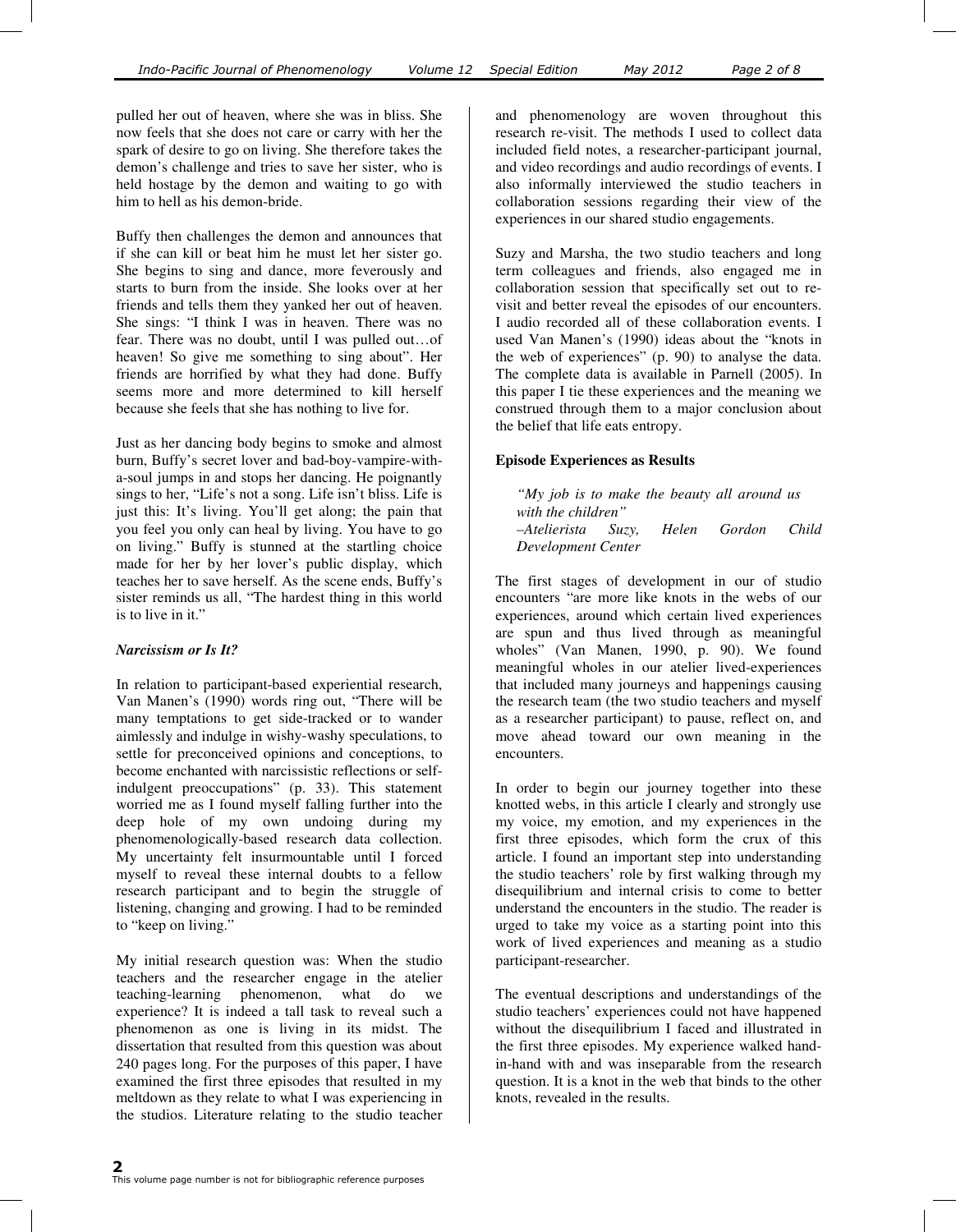As a participant in the research study I battled with how much of my voice should intermingle with the experiences put forth by the studio teachers in this work. I belaboured the point, but eventually came to a resolution in the process that I comfortably fit in the midst of the studio experience from a participant perspective. "Researchers are integrally and actively involved as instruments in the data collection, data analysis and report processes. They attempt to make sense of human phenomena in terms of the meanings that the research participants attach to it" (Hoffman, 2004, p. 17).

I realised that my viewpoint was as critical to the studio experiences and stories as Marsha and Suzy's right to be heard. I also had a right to be heard as a participant through my journal narratives and my reflexive reliving of the experiences as I wrote them. This conundrum of the "me" perspective was part of the crisis-point that I faced as I was conducting the data gathering and analysis during the research process.

The question that echoed in my mind as I sat in this research experience was, "Isn't research supposed to be about something outside of the researcher; existential and exposed through the onlooker?" I soon discovered that phenomenologists, existentialists and others theorists have challenged this position. Sartre (1958) suggests that the observer peeping through the keyhole who is caught by the onlooker creates an internal construction of the meaning in the experience. The internal construction of shame, excitement, or other feelings the peeper experiences as he/she realises that he/she is being watched (caught in an act) is the dilemma or the crisis-point of the phenomenological research perspective. This is a perspective I adopted in the studio experiences. "But all of a sudden, I hear footsteps in the hall. Someone is looking at me. What does this mean?" (Sartre, 1958, p. 260).

In the end we shall see what internal constructions these experiences bring to us through the following narrative and figures. The first experience begins with a story of listening on the opening day of data gathering with Marsha.

#### *The Value of Intentional Listening*

We are nervous. The first encounter in the studio brings many emotions for Marsha and me. We both seem to buzz around busily preparing for our first research experience together and with a group of children. Marsha explains, "I've seen the children interested in nests as one of the families have brought in a bird's nest and story to share with the classroom community. This has piqued our teaching team's interest to study birds through the arts." It is with the

graphic mediums that we are planning our expedition, a medium best suited to the atelier where children can engage more specifically with media and in specified small groups around a subject such as nests. Marsha tells me that she plans to have the children start by working on making their own nests out of many materials, including paper and black fine-tip markers for drawing and representing their idea of a nest, and twigs, mud, and other supplies for a live rendition of a bird's nest.

I turn my attention to the video camera and think, "you novice! What are you doing?" I'm preparing to audio tape children's permission to work with them, video tape the children at work on our first day, and then watch Marsha engage in her teaching-learning experiences. I am also planning to jot down notes as we go along. This first experience feels exhilarating and tiring all at once. I notice that Marsha seems to be moving quickly and I take a deep breath, look out the window, and watch the heavy rain pour down. I can hear it tap, tap, tap outside the beautiful windows decorated with long, thin, and twirling twigs atop the curtain rods. I think that this place - the atelier - is our nest for the next twelve weeks. I am snapped back to the present moment as I notice that the children are noticing me looking out the windows.

We proceed to digitally record children's yes and no answers to participation in this research study once the families have given permission for their children to participate. Three of the twelve children answer no and go back to join their friends in other activities. We then begin our first session in small groups with the nine who joined our expedition. From this point forward, except for Marsha and Suzy, the other names used in this article are pseudonyms as required by the Human Subjects Review Committee.

Marsha asks the children to talk with their neighbors about what they know about nests. She then turns away from the children to get materials ready. I can tell she is listening closely to the conversations she cannot see. She slightly turns her body toward a group and interjects, "tell your neighbor how you know that." I keep watching with baited breath and I think, "This experience is something to get used to, this level of listening feels foreign to me." I'm an observer, listener, one-hundred percent paying attention to this field of learning. Marsha is in the same position. I ask myself, "What is next?" and "How can I listen to all of this at once?" I feel overwhelmed by the task I've given myself. I doubt my ability to persevere.

In contrast, in the first studio experience with Suzy I feel a bit more at ease. I think this is due to the fact that we team-taught together for five years although this was fifteen years ago. I get my camcorder ready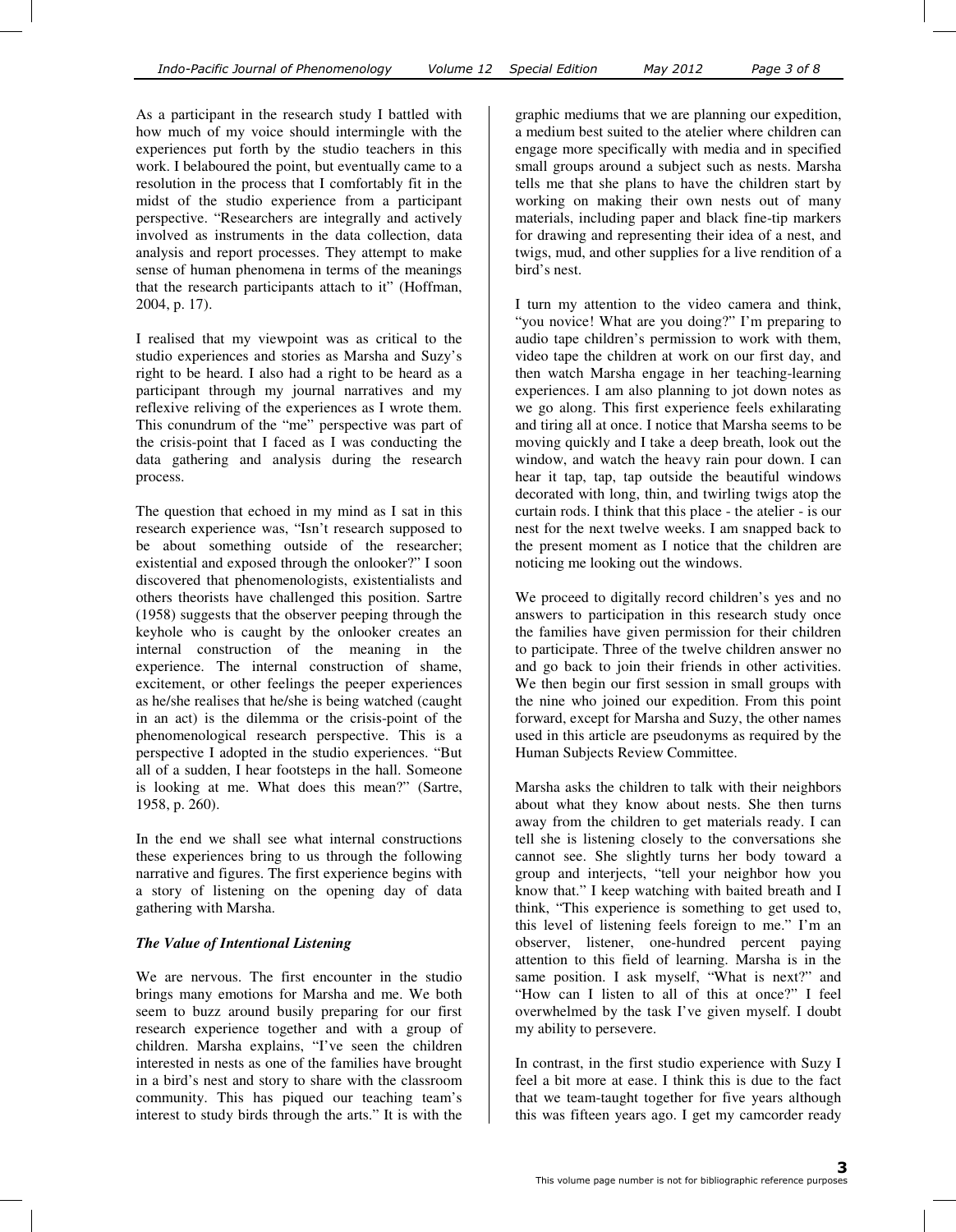and Suzy brings the children into the studio. We have four children in this group and, according to Suzy this feels "a bit more intimate". All four say yes to the research participation and we launch into a story reading experience. After a short story on houses and where people live, Suzy guides us to a table to work on building houses.

The children begin by making stairs and levels to their houses. They put beds on each level and talk with one another about their ideas. "My house has three levels and my bed is at the top," says Maggie (see figure 1).



**Figure 1:** *House with many levels* 

Merna and Susan look over and start making levels for their houses. Merna says, "My bed is at the top with a window." She explores this idea of beds for a while and then begins to add people to the beds. Merna also draws her house for Suzy, which includes a door and a small round part near the peak of her roof and right next to her bed. Suzy asks, "Is this your window in your bedroom?" Merna doesn't respond but keeps drawing. Suzy shares with me, "I'm struggling to understand Merna's representation, as well as the others' thinking and work." I agree with her. I share, "I've begun to ask a lot of questions and the children have become non-responsive to me." Suzy says, "I am just patiently listening for their rhythms and today their rhythm says 'let's go'!" She suggests we move to the light table for a Popsicle stick house-making activity as she declares that she sees "restlessness in the children."

Within thirty minutes in Suzy's studio, Suzy and I appear exhausted as the 3-year-old children bounce from area to area. "Suzy, can we draw our houses?" says Maggie. Thomas follows behind. She says, "Yes," they wildly draw for only a few minutes (see figure 2), and then they ask for another activity.



**Figure 2:** *Pens in action*

I think to myself: "Is today a predictor of the sum of our experiences with these children?" After the children have gone from the atelier, Suzy suggests that we "help focus their energy to see where this will lead us." She appears optimistic and hopeful that "time and keen listening will reveal our path." I gain a sense of confidence as I sit in absolute wonder at Suzy's natural ability to sooth my nervous energy. Suzy reminds me "You have to do a tremendous amount of listening. They'll come around to the languages in the studio. Listen for *their* truth, Will. It will come."

In my journal I write:

"Will it come? I feel so unsure and a sense of such dread of not knowing what to say, when to jump in, when to step back, when to let go and when to engage them further … I was a teacher for ten-years! How can I not know these basics? Why does this all feel so new to me? Maybe I'm just out of sorts with the intimate details?"

As I turn inward on my experiences, I forget to look outside of myself and engage as the "researcher." I ask myself over and over as I re-write and re-visit this episode, "Am I being too much of a participant? Can I be too much of one?"

## *Meltdown in the Midst of Beauty*

Holistically, week two seems more relaxed than week one. Suzy and Marsha both appear more at ease with my presence in each of their atelier spaces. They each smile and greet me with, "Are you ready?" I have also decided not to add to our stress by video-recording the events. Clicking in to the right gears seems to be the best metaphor to explain the week's experience and yet there is something looming in the back of my mind; something that is almost disturbing at an unconscious level. I cannot seem to put words to this unrest yet. I'm taking pictures and writing down what children say. I'm watching the documenters document the children's work (see figure 3).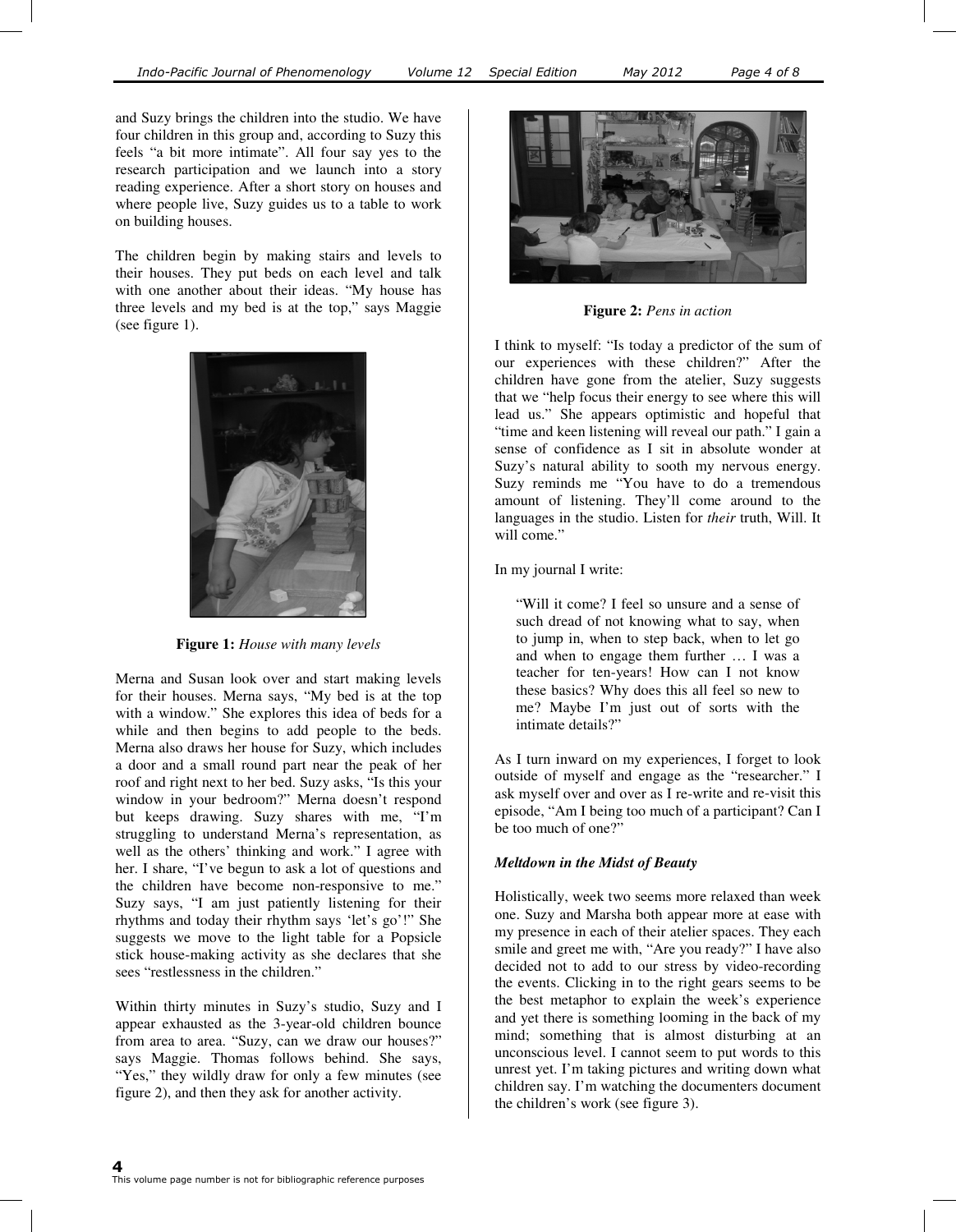

**Figure 3:** *Documenting the documentors* 

I am acting as a researcher participant the best I can. And, I am enjoying most of my moments in each atelier, but my questions and actions do not satisfactorily elicit responses from the children and my interactions with them seem artificial.

In Suzy's studio, I ask Susan to describe her house to me. We talk about the levels in her house, but her responses seem contrived and designed only to please me as a teacher. I say, "How many levels does your house have?" Susan shrugs and answers, "I don't know… an upstairs and a downstairs." Uninterested, she turns away from me to continue playing with the little people she's made for the house and beds. I feel dumb and dissatisfied as I continue to try and make meaningful conversation which goes nowhere. Suzy asks Thomas to tell her about his house and prompts him, "Remember, I want you to make this house like your real house." Thomas talks about his pretend bunk bed he's made from a bunch of corks. "It feels squishy and soft," he says.

As Thomas talks, I write in my journal, "Listen" about 15 times. I remember thinking that if I say "listen" over and over it should come true through my consciousness and I will listen. My preoccupations take me outside of the experience and I worry more and more that I will never understand how to engage with the children in the studio.

During the same week in Marsha's studio, I notice that some children have connected to Marsha for help on their work. She has children engage in drawing their bird's nest again this week before they begin to create a life-like nest from sticks, mud, brown paper, and feathers (see figure 4).



**Figure 4**: *Making nests* 

Marsha queries, "What can you do with a pencil that is better than a pen?" Lauren suggests, "You can be very, very detailed." This conversation excites Marsha and me. We give each other a glance as if to say we approve of this line of questioning. Marsha continues, "Shall we draw together?" Lauren jumps in, "Are we going to make the nests on one big paper or our own?" Marsha suggests, "On one big paper, yes, I want you to work together" (see figure 5).



**Figure 5:** *Children drawing together*

Their conversation carries on as I jump in and help the children. I find a real bird's nest from a display area in the room and show this to the children. I ask them to touch the mud and feel the twigs. Again, I am hit with a large amount of disinterest. I think that maybe they do not trust me yet or maybe I do not trust them, trust their capabilities? I just cannot figure out why I encounter "shut down" when I try to engage with the children. I tell Marsha, "I feel like a fraud in the studio." My thinking spirals downward as I begin to believe that I have no idea of what I am doing with children.

I try claiming my right to ignorance in the studio after Loris Malaguzzi's concept of "declaration of ignorance" (Spaggiari, 2004, p. 1)." As Spiaggiare (personal communication, 2 March 2003) suggested in an introductory speech at the Reggio Emilia Study Tour:

We had a declaration of ignorance ... the only thing we knew was that we didn't know! We took a modest and humble attitude. Maybe this is what helped us lay out the right questions. The wise man is not he who knows the answers, but he who asks the right questions. The right questions generate answers and research. The right questions are not a sign of ignorance, but a compass to set us off in the right direction.

At the time this task seemed disparaging and disheartening to me.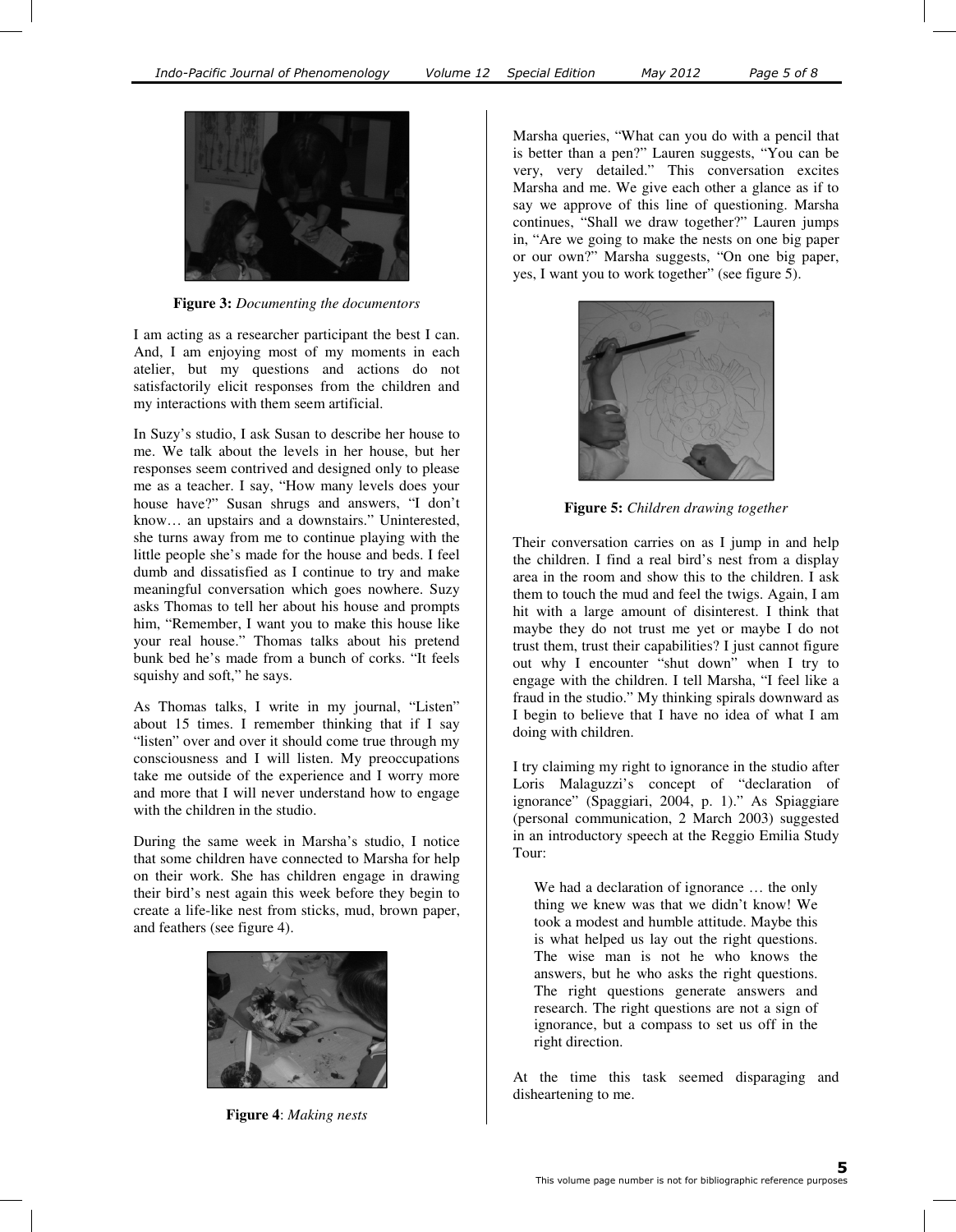I generally think of myself as a person who is good at what I do, an expert in my field. I hold an attitude of confidence, but that was absent in these moments. I became so upset and consumed with worry that I visited Suzy as a confidant and longtime friend and I find myself crying and confused. I tell her that:

Here I am a doctoral student and I feel like a fraud … like no one in Reggio Emilia (a place I revere and have visited on many occasions) would hire me to work with children because I don't know how to work with them in this way! It just seems so hard to understand what to do or say with these children in the studio.

My meltdown feels profound and as I go to bed that evening, I pull the covers over my head and tear up again, feeling overwhelmed by my inability to teach in this studio way. I wonder if this experience will ever leave me and if I will ever feel confident and less fragmented, more whole and integrated.

#### *Light at the end of Week Two's Tunnel*

During her first interview Suzy suggests, "I see my job is to make the beauty all around us with to the children." What an incredible statement! It is also so true for the atelierista. As I act as a studio participant with the children, it makes me think about our experience and how I am trying to force the intervals of events into something I want instead of letting the phenomenon unfold and happen naturally. This does not feel beautiful. I tell Suzy "I have been so frustrated … what do you think has been my goal in these studio experiences? I think I'm too controlling? How do you go about experiencing studio teaching?" Suzy looks at me lovingly and says, "You *know* what you are doing Will, just breathe! Relax and breathe. Yes, you are a little *too* controlling and you just need to relearn how to *'be'* with the children. Just *be* with them. *Just live life with them*!" I decide it is time to follow the leader. I firmly resolve to watch Marsha and Suzy's lead and follow how they work. I believe that in this listening and mindful way I can come to understand the studio experience more deeply. The focus has to be shifted onto Marsha, Suzy, and their work with children and off my feelings of fear, which allow false evidence to appear real.

With renewed energy and enthusiasm I persist and actively engage in listening to the studio rhythms and how Marsha and Suzy work. From the first set of interviews I find out so much more about what the studio experience is like for Marsha and Suzy. They divulge truly personal information about their work in the program and this act makes them vulnerable in the research reporting of their experiences. Living between the visions of the studio teachers (shared in the collaboration sessions) and their daily work (researcher participant experiences), I begin to move more deeply into making meaning out of this studio teaching-learning phenomenon.

## *Complexity in Simplicity: An Ending Brings on a New Beginning*

These simple experiences created such angst and triggered a reconstruction of a different meaning in the understanding of experiences. The description of these episodes demonstrates my response to the experiences. I doubt whether the reintegration of my sensibilities was smooth and ever-lasting and it is possible that another phenomenological researchbased experience would show more about how I manage phenomenologically-based experiences through the act of remembering to live in life, as both Buffy's vampire boyfriend and my co-participant reminded me.

## **Life Eats Entropy**

I recently listened to an old cassette tape about the future of humanity as described by Barbara Marx-Hubbard (1997), author of *Revelations* and 1984 candidate for vice president of the United States of America. Her interpretation of life is that it eats entropy (the random disorder and deterioration) we sometimes encounter. In her 1997 speech on conscious evolution she twice states in her microphone that "life eats entropy," (Hubbard, 1997, Cassette Tape, side A). Something in this statement seemed profoundly interesting in relation to my crisispoint in the studios with Marsha and Suzy. I encountered random disorder time and again in this research study and I watched it turn into experiences full of meaning. With this thought in mind, I searched out my copy of the book, *A Simpler Way*, by Wheatley and Kellner-Rogers (1996). I opened it directly to the page on the complexity of order in life, where the word emergence is significant. This book feels similar to Marx-Hubbard's (1997) statement that life eats entropy, although it is framed around order or the emergence of life.

Emergence is a common phenomenon found everywhere in life. Social insects are a particularly stunning example. The towerbuilding termites of Africa and Australia accomplish little when they act alone; they dig only lowly piles of dirt. But as they attract other termites to their vicinity, a collective forms. As a group, they become builders of immense towers. (p. 68)

Marsha, Suzy and I wish for the studio to become the heart and hearth of the school and a place where the work occurs in relationship with others as a group study. This group work creates order and more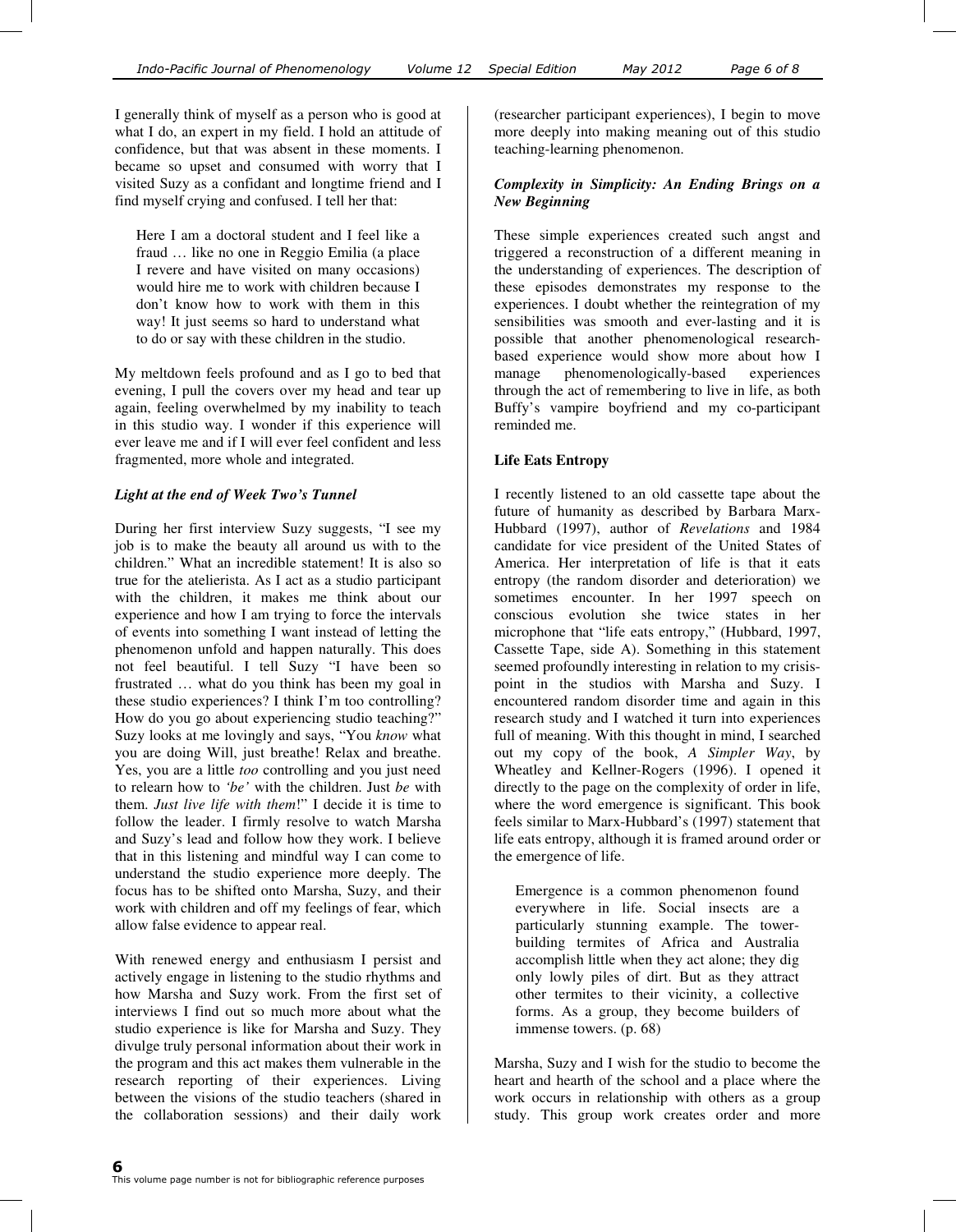complexity in our researching experiences, but also carries with it the struggle for meaning and the complexity of identity reconstruction and intense listening. In the end, the life of our project ("you have to keep on living") has devoured the random disorder, deterioration and entropy.

Although I started my studio experiences confused and lost, I finally came through them by way of beauty, time, and deep listening and by the experience itself organising into higher order. Life ate entropy in my personal journey of studio involvement and coming to meaning-making in the studio. This simple concept of life eating entropy serves as a way of reformulating all of our muddled human experiences that are part of living in the mess of disequilibrium.

We made meaning by organising with one another around a subject matter; the experiences in the studios. We found this problem of the crisis point in making meaning of our experiences and sought

solutions and desired to watch life eat entropy. My experience in the studio became about the beauty of courage, time and deep listening. I examined the experiences of fear of the new and of my own reconstruction into something more.

Palmer's (1998) idea in *The Courage to Teach* of sitting at the round table as a co-learner studying a subject together (studio teaching experiences) is vital to our work as we look back over and make sense and meaning of our experiences. We constructed meaning together and we developed a capacity to listen and understand the subject and each other more profoundly. We may fall into crisis with the identity and role of the studio and its teachers, but we are listening deeply and finding the emergence of the participants' meaning in the life of the school.

\_\_\_\_\_\_\_\_\_\_\_\_\_\_\_\_

#### **Referencing Format**

Parnell, W. (2012). Reconstruction: Meltdown in the midst of beauty. *Indo-Pacific Journal of Phenomenology*, 12 (Special Edition, May), 8 pp. doi: 10.2989/IPJP.2012.12.1.3.1111

#### **About the Author**



Professor Will Parnell is an Assistant Professor in Education and is the Pedagogical Director of the early childhood schools (www.cdfs.pdx.edu) at Portland State University. He also coordinates the Master's specialization in early childhood education for the Graduate School of Education's Curriculum and Instruction Department.

Will currently serves on the Portland Children's Council of Oregon, the Reconceptualising Early Childhood Education program committee. He is also a School Board member at a local charter school (The Emerson School) and at a private elementary school (A Renaissance School of Arts and Sciences).

Will finished his doctorate in education at PSU in 2005, and has since been researching the experiences and meaning of the Reggio-inspired studio and children's creative expression and representational work. Will's specialty areas are making meaning of studio teaching experiences, researching environments, designs, and cultural equity in early education, as well as documenting young children's learning, and facilitating teacher narratives.

Will has been in the early education field since 1986 and has a wide background in teaching and leadership, including work in places such as lab schools, parent cooperatives, and public school settings. Serving as a consultant, he has started several schools for young children and has also been engaged with the design of children's indoor and outdoor spaces with local architects. Will's passion for learning spaces can been seen through his work in the all the program he touches.

E-mail address: parnellw@pdx.edu